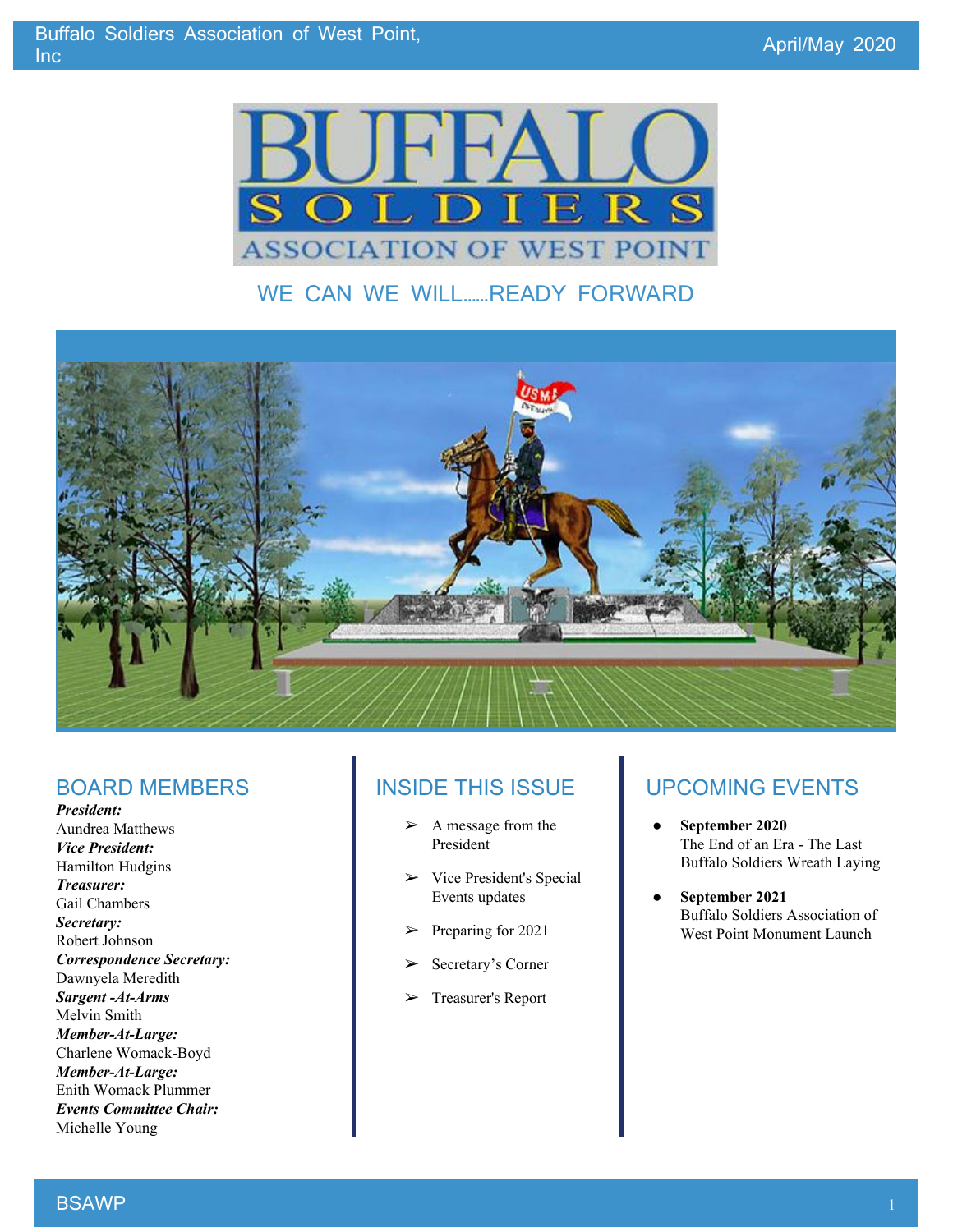

*A Message from the President Aundrea Matthews*

Dear Buffalo Soldiers Members,

We hope that you all are staying safe during this uncertain time of COVID-19. Please remember to stay at home as much as possible, wash your hands often and for at least 20 seconds each wash, and if you must go out remember to wear a mask to protect yourself and others.

We appreciate you and are glad to call you members of the Buffalo Soldiers Association of West Point. We are less than 18 months away from erecting the long-awaited Buffalo Soldiers Monument. Over the course of the last few months the Special Projects Committee has had success with getting final approval from West Point for the erection of the monument and they finalize the contract with Mr. Dixon (the artist). We are planning to have the final reef laying ceremony during the 2020 Labor Day Weekend, in honor of the Buffalo Soldiers "Rock" and in memorial to Mrs. Cora L. Matthews.

We would love to see you during that time but also understand if you are unable to attend due to COVID-19. If you would like to participate but are concerned about traveling to New York during this time there are still ways to stay involved, by uploading your Buffalo Soldiers pictures to the Cora L. Matthews memorial Facebook page, and making a donation on Facebook or on the Buffalo Soldiers Association website @: [www.buffalosoldiersofwestpoint.org/supportbsawp](https://www.buffalosoldiersofwestpoint.org/supportbsawp)

Dr. Aundrea Matthews President, Buffalo Soldiers Association of West Point

**President contact:** [president@buffalosoldiersofwestpoint.org](mailto:president@buffalosoldiersofwestpoint.org)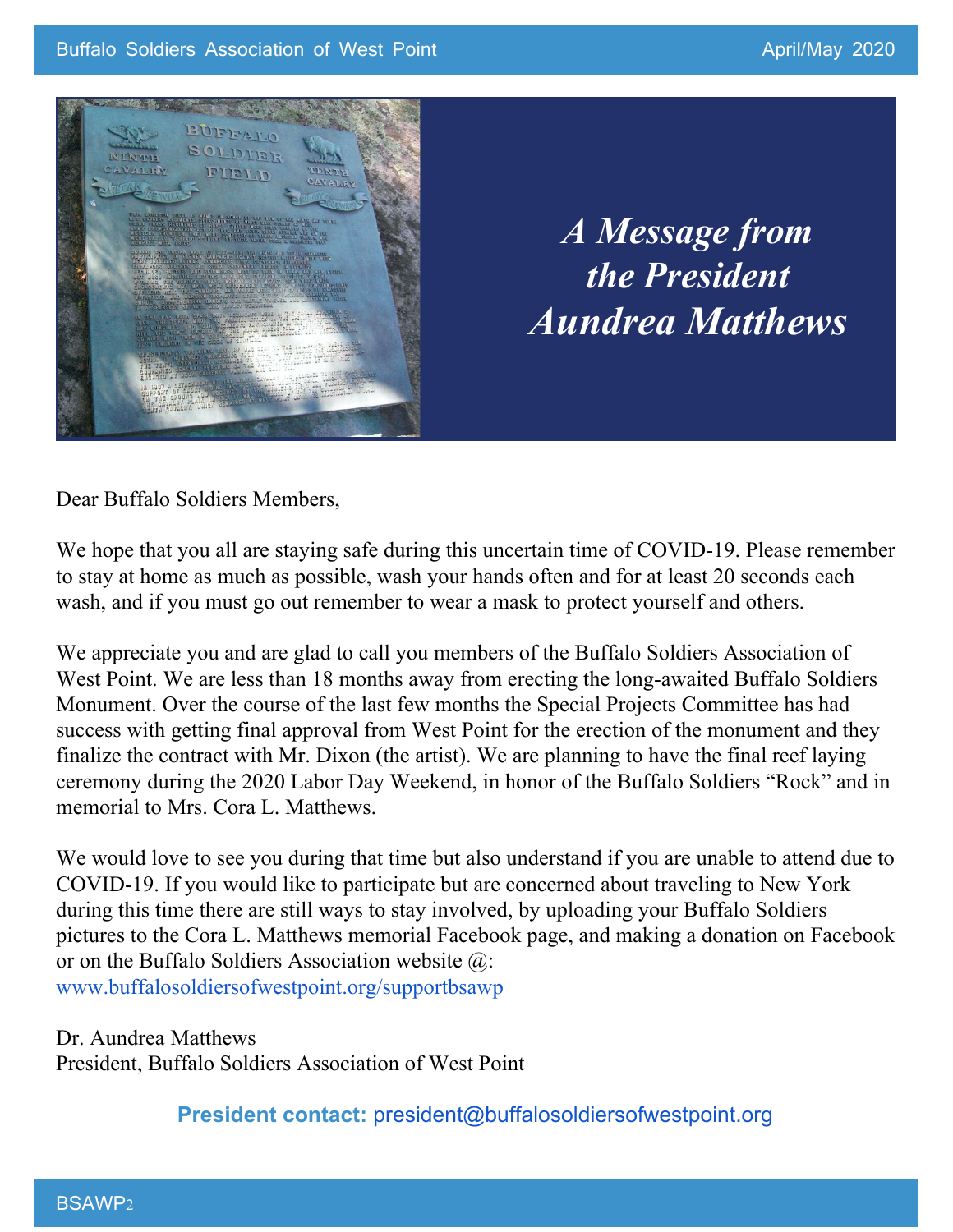## *Vice President's Special Projects Updates Hamilton Hudgins*

Dear Buffalo Soldiers Members and Potential Members,

The Special Projects Committee is in full swing and moving the Monument Project with great efficacy. The committee has implemented a challenge to raise \$150,000 in support of the monument. To date the committee has raised approximately \$87,000 and are well on the way to raising the other \$67,000 to meet the challenge. Get involved  $\&$  help us meet the goal!



Make your donation today @ [www.buffalosoldiersofwestpoint.org/supportspc](https://www.buffalosoldiersofwestpoint.org/supportspc)

### **Get ready, get ready, get ready**

- ❖ To become a new Buffalo Soldier Member or renew your Buffalo Soldiers Membership today! Be on the lookout for your membership renewal letter reminding you to update your membership.
- ❖ It's important that every member keep their membership up to date to ensure their participation in the 2021 unveiling of the monument.
- ❖ Please note that only members will be able to participate in the unveiling ceremony so make sure you update your MEMBERSHIPS NOW!

<https://www.buffalosoldiersofwestpoint.org/member>

### **The End Of An Era**

Start preparing for the LAST Wreath Laying Ceremony that will be held September 2020 Labor Day Weekend. We are moving forward with preparing for the last wreath laying at the rock in preparation for the monument. Come join us for this MOMENTOUS occasion as we close out the end of an era and make room for a new MONUMENT!

**Vice President contact:** [vp@buffalosoldiersofwestpoint.org](mailto:vp@buffalosoldiersofwestpoint.org)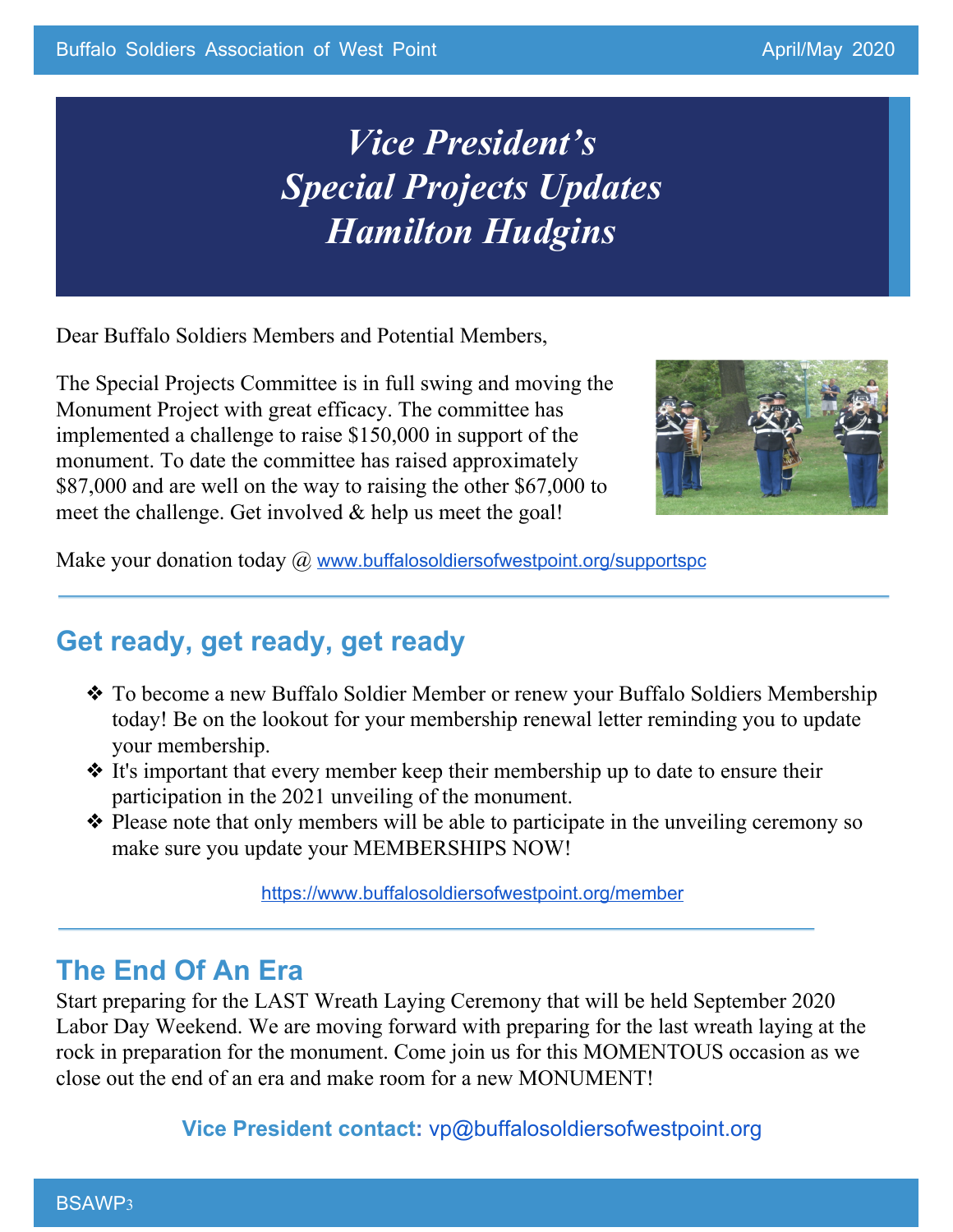# **Secretary's Corner** The Loss of a Legend



A limb has fallen from the family tree that says grieve not for me. Remember the BEST TIMES, the laughter, the song, the good life I lived while I was strong.

We say farewell dear sweet Matriarch of the Womack-Holiday and Matthews family. Cora Lee Matthews September 10th, 1918 - March 26th 2020 peacefully passed at her home in Highland Falls, New York. Mrs. Cora was at the blessed age of 101 years old. Daughter of the late James and Rossie Womack Holiday born on September 10, 1918 in Erwin, NC. Mrs. Cora came to West Point in 1941. In 1942 she married Sgt. Sanders H. Matthews Sr a Buffalo Soldier at West Point Academy (passed away December 2016). She is survived by her two granddaughters, Dr. Aundrea Matthews of Highland Falls, NY and Stephanie Matthews-Privott (Jerry) and her great granddaughter Sydney R. Privott of Richmond Virginia, and a host of cousins, nieces, and nephews.

Her strong work ethic, determination, and love for the underdog, allowed her to open many doors for those in her community. Throughout her life, she has demonstrated compassion for others in service of her community.

Cora Lee Matthews will be loved and remembered forever by her family and all her friends who span across the world. Her final resting place will be alongside her husband at the West Point Cemetery on the grounds of the United States Military Academy, West Point, NY. We will be having a memorial for Mrs Matthews at the last wreath laying at the Rock in September 2020, so please plan to attend.

> **Secretary contact:** [Secretary@buffalosoldiersofwestpoint.org](mailto:Secretary@buffalosoldiersofwestpoint.org) **Association Website:** [www.buffalosoldiersofwestpoint.org](http://www.buffalosoldiersofwestpoint.org/)